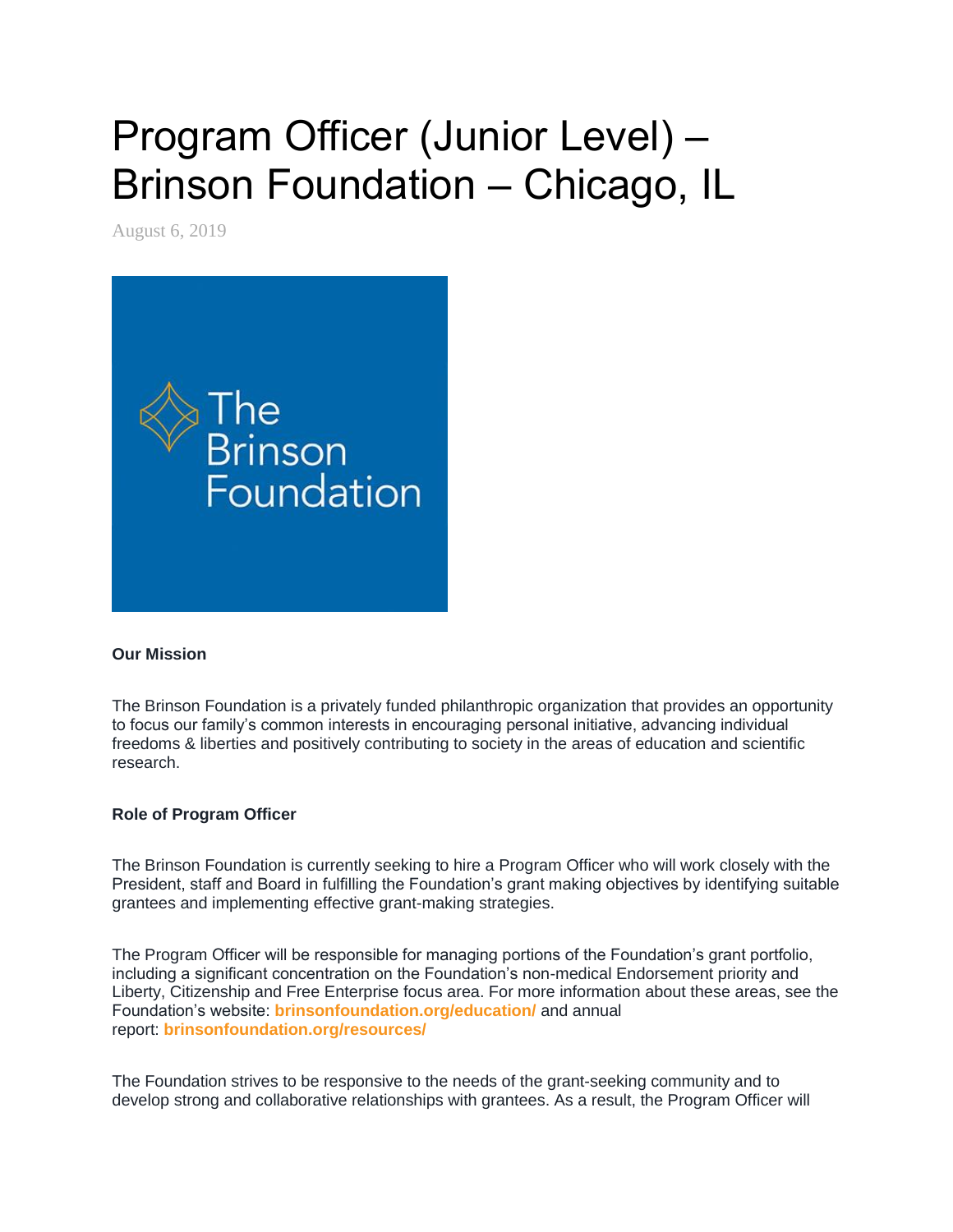learn about the perspectives and challenges of both grantees and grant-seekers and the issues that impact the Foundation's focus areas.

## **Responsibilities**

The Program Officer's specific responsibilities will include:

#### **Grant Review and Management**

- Working with the President to develop specific goals to further the Foundation's mission
- Assisting with identifying gaps in the portfolio and strategies to fill them
- Evaluating preliminary grant-seeker inquiries
- Conducting initial meetings, site visits and due diligence meetings with potential and existing grantees
- Reviewing and analyzing the financial condition, operations and programmatic prospects and outcomes of potential and existing grantees
- Conducting reviews of assigned grant-seekers and grantees

## **Board Meetings and Presentations**

- Attending semi-annual and special Board meetings and dinners including preparing meeting minutes
- Presenting assigned grant recommendations to the Board
- Preparing and delivering other Board reports and special projects as requested

#### **Research and Continuing Education**

- Researching and reviewing literature and meeting with representatives of community nonprofits to learn about current trends and developments in assigned areas of grant-making responsibility
- Attending continuing education events to stay current on best practices in grant-making

#### **Administrative Support**

- Working with the Grants Manager to ensure comprehensive and accurate internal data management
- Tracking grant-seekers and managing grantee files and data

# **Other General Activities**

- Representing the Foundation at philanthropic, non-profit, community and association meetings and 1-2 conferences per year
- Developing relationships with key leaders and stakeholders in areas of assigned grant-making responsibility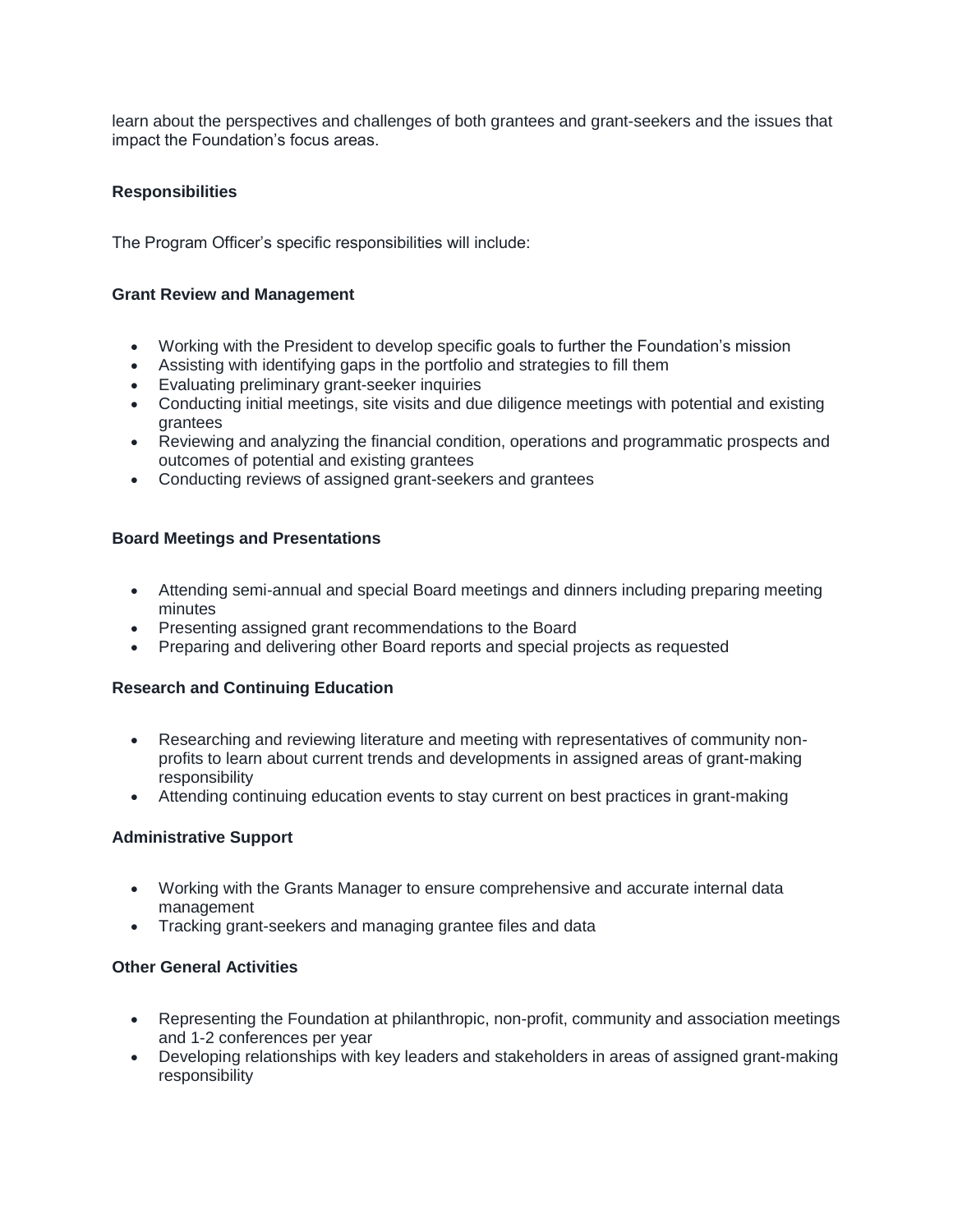## **Other Potential Assigned Responsibilities**

 Depending on the candidate's level of IT knowledge and comfort with IT systems, acting as a liaison with outside IT vendors and consultants to help monitor IT systems and troubleshoot minor IT issues

## **The Ideal Candidate**

The ideal candidate will possess the following attributes:

- $\bullet$
- Early-career professional with 3-5 years of experience (previous internships may be considered/included in overall experience)
- Excellent communication, research and analytic skills
- Understanding of and commitment to libertarian principles and the value of the free enterprise system and free market solutions as embodied in our Liberty, Citizenship and Free Enterprise focus area
- **Bachelor's degree or higher preferred**
- Educational background, prior experience or significant knowledge of non-profit organizations in one or more of the education fields in which the Foundation focuses its grant-making is a plus
- Familiarity with Chicago is a plus
- Some familiarity with and interest in the information technology (IT) used in a small office would be a plus; working knowledge of the Microsoft Windows operating system and Office suite as well as network wiring and equipment is desired, but not required
- Ability to interact with a variety of external and internal audiences including staff, Board members and representatives of the non-profit community
- Team player with the ability to collaborate and build relationships both internally and externally
- Self-motivation, strong organizational skills, and ability to manage several projects at once
- Good judgment and integrity

This is a full-time role. Salary will be competitive, based on qualifications and experience. Bonus compensation is discretionary and performance-based. Comprehensive benefits package available. The target hire date is early to mid October, with a target start date of late October.

# **To Apply**

Qualified candidates should submit the following application materials in **one PDF** document:

- $\bullet$
- Cover letter detailing your interest in The Brinson Foundation's mission, why your background is a fit for the Program Officer position, and your salary requirements
- Resume
- A list of three references